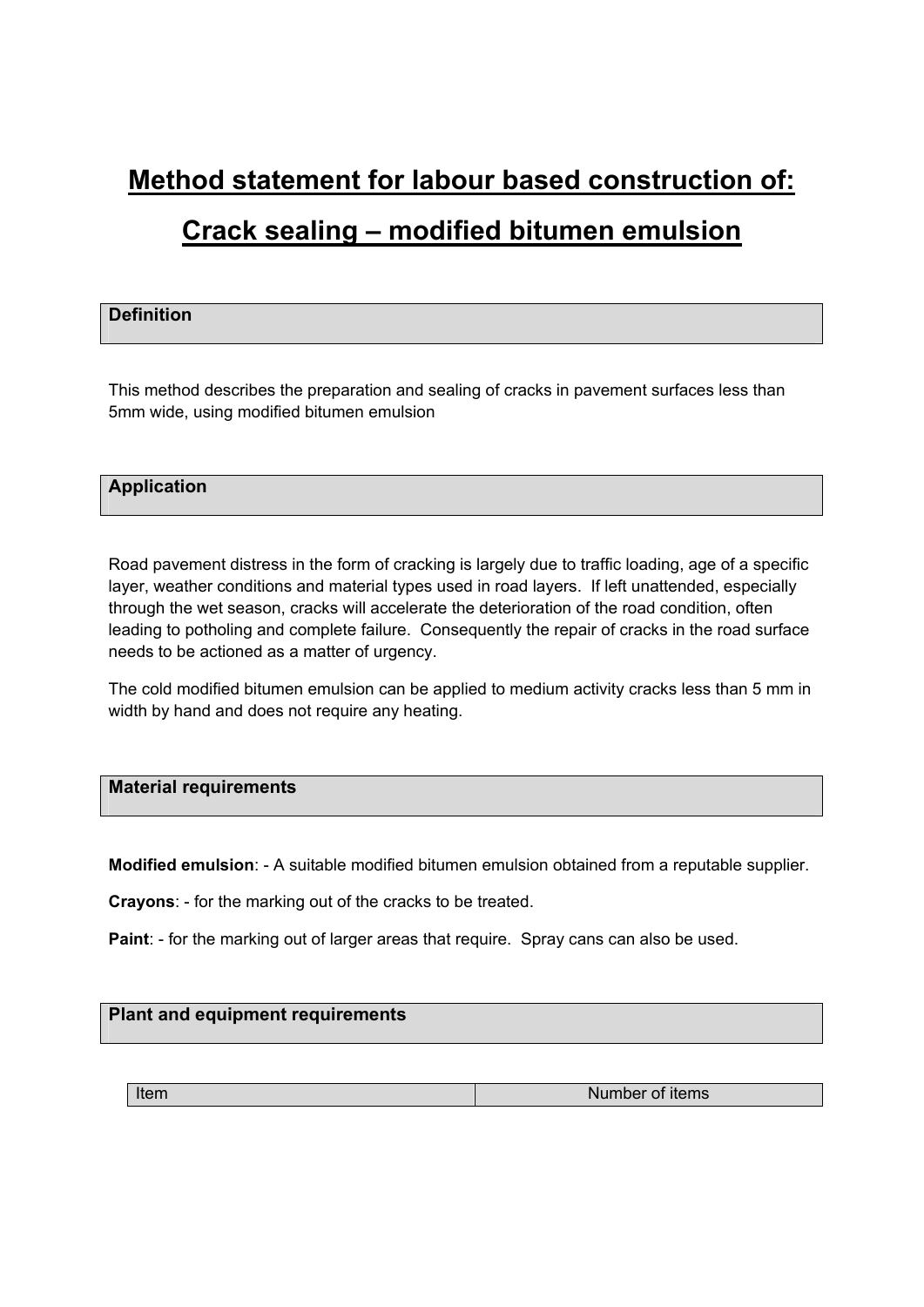| Wheel barrows        | $\overline{2}$ |
|----------------------|----------------|
| Wire brushes         | $\overline{2}$ |
| Soft bristle brushes | $\overline{2}$ |
| <b>Block brushes</b> | $\overline{2}$ |
| Bass brooms          | $\overline{2}$ |
| Squeegees            | $\overline{2}$ |
| Cans or applicators  | 2              |
| Compressor           | 4              |

# **Labour requirements**

Below is the typical composition of a crack sealing team. Production rates for this operation are difficult to predict given the many factors that affect the process.

| Activity           | Number of workers |
|--------------------|-------------------|
| Supervisor         |                   |
| General assistants | 8                 |

Traffic control personnel will need to be added to these numbers for a complete team complement. The amount of flagmen, stop/go boards and cones or delineators will be determined by the extent on the area to be repaired.

# **Construction**

# **Site Preparation**

The area to be repaired should be inspected together with the client or his agent and all the cracks that require sealing should be marked using the paint and the soft bristle brush, the canyons or spray cans of paint.

The road needs to be swept clean of all loose material and dust. The wire brush should be used to loosen the material that is lodged in the cracks. This material needs to be swept out